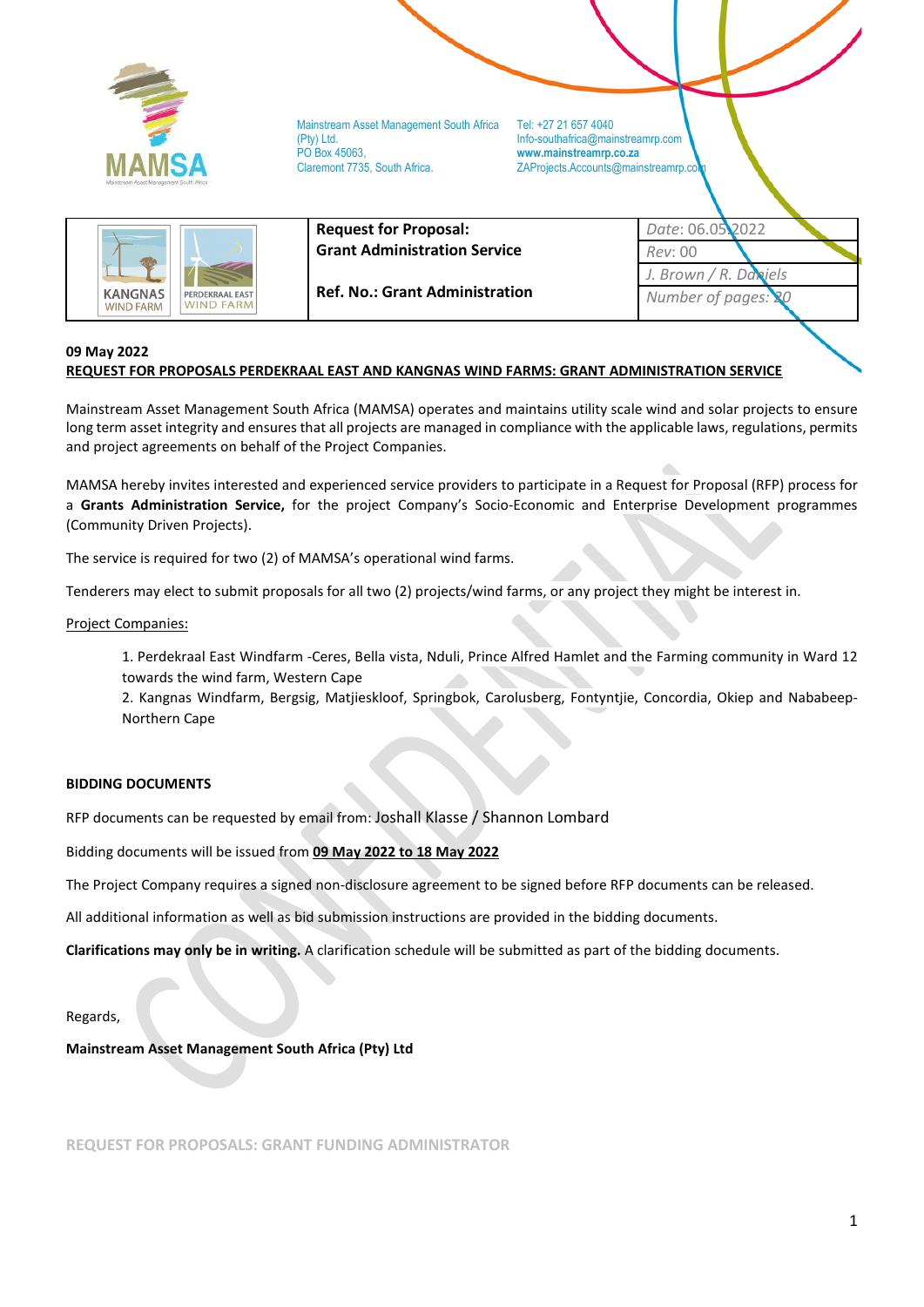

ZAProjects.Accounts@mainstreamrp.co



**Request for Proposal: Grant Administration Service**

**Ref. No.: Grant Administration**

*Date*: 06.05.2022 *Rev*: 00 *J. Brown / R. Daniels Number of pages: 20*

## <span id="page-1-0"></span>**FOREWORD**

The Perdekraal East and Kangnas Wind Farms, seek the services of a suitably experienced and qualified Service Provider who can make provision of a comprehensive payment and administration service for a period of up to three (3) years, renewable annually to pay Enterprise Development and Socio-Economic Development funding Grantees engaged in funding programmes of the Project Company within the communities as stated above.

The successful tenderer will be required to complete and sign an agreement with the Project Company. The successful tenderer shall be tasked to complete the required duties as stated herein. The successful tenderer shall familiarise itself with all relevant legislation and ensure that all services required are achievable. Misrepresentation in any form shall lead to immediate disqualification of any potential tender submitted.

This document shall be known as the Scope of Work. This term, for the purposes of this document and the Contract awarded shall have the same meaning. This document shall form part of the Agreement between the successful tenderer and the Project Company. The Agreement shall govern the scope of work.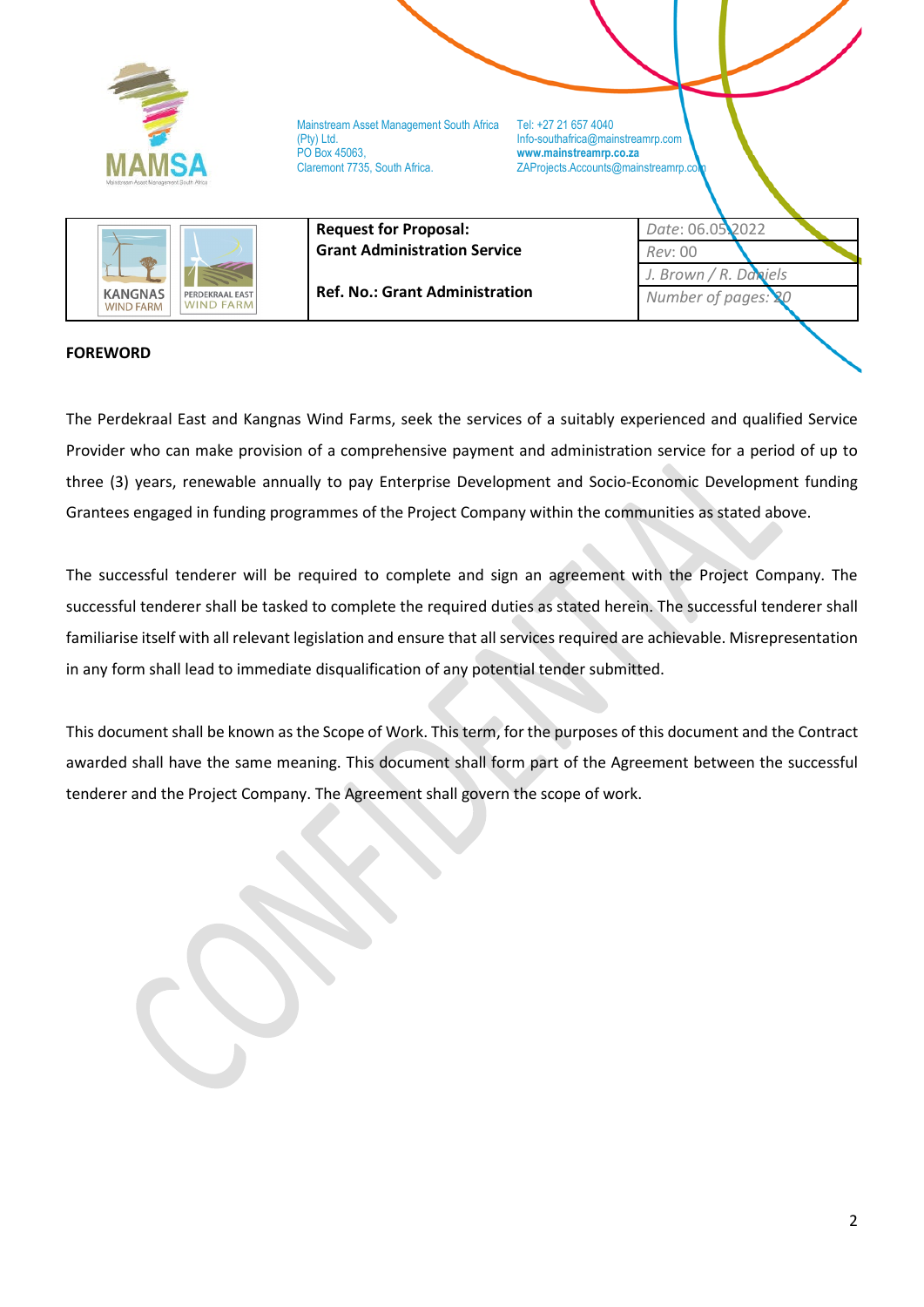

Mainstream Asset Management South Africa<br>(Pty) Ltd.<br>PO Box 45063, Claremont 7735, South Africa.

**Request for Proposal:** 

Tel: +27 21 657 4040<br>Info-southafrica@mainstreamrp.com www.mainstreamrp.co.za ZAProjects.Accounts@mainstreamrp.co

| <b>KANGNAS</b>   | PERDEKRAAL EAST  |
|------------------|------------------|
| <b>WIND FARM</b> | <b>WIND FARM</b> |

**Grant Administration Service Ref. No.: Grant Administration** 

Date: 06.05 2022 Rev: 00 J. Brown / R. Daniels Number of pages: 20

# **Table of Contents**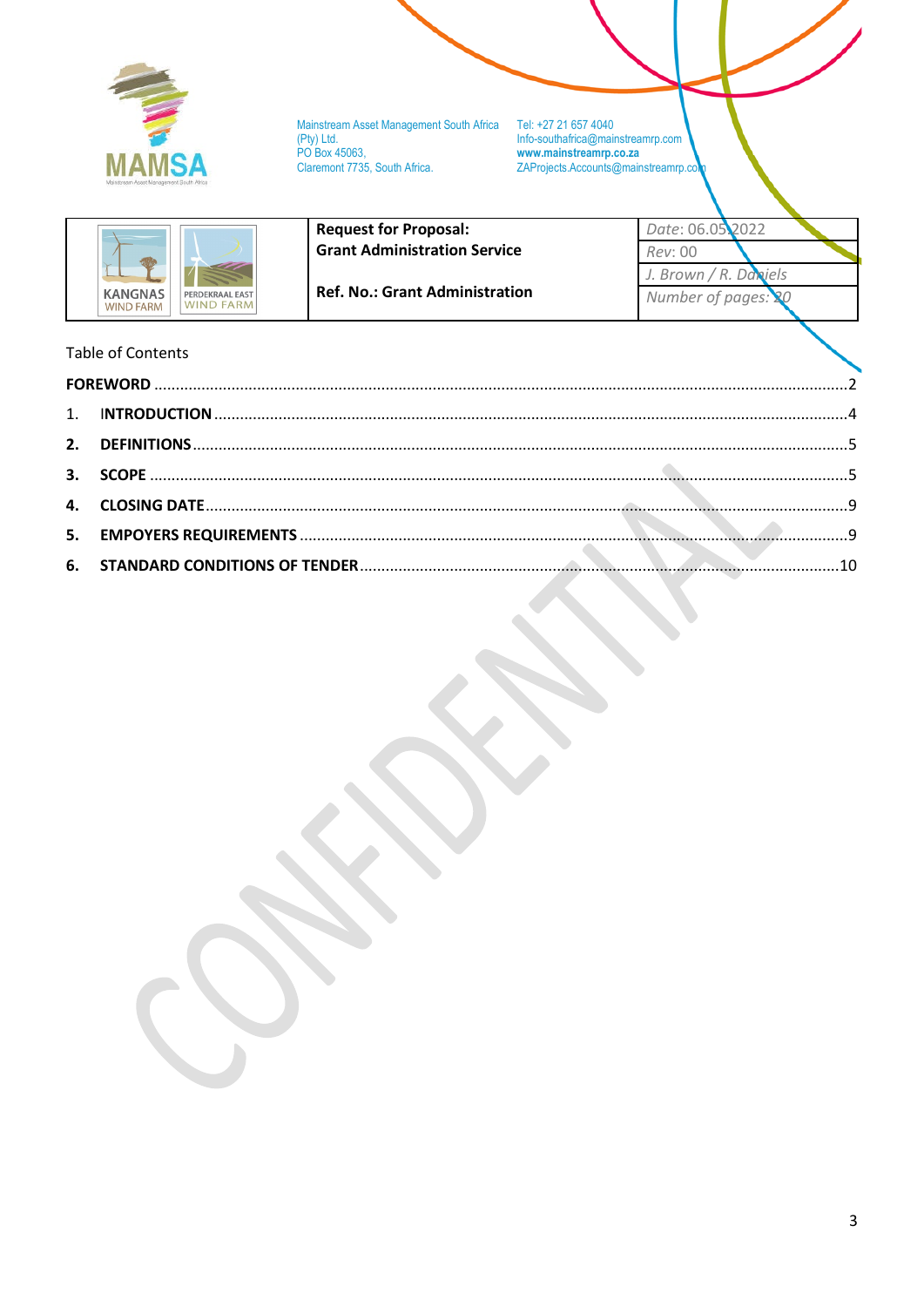

**Request for Proposal:** 

ZAProjects.Accounts@mainstreamrp.co



**Grant Administration Service**

**Ref. No.: Grant Administration**

*Date*: 06.05.2022 *Rev*: 00 *J. Brown / R. Daniels Number of pages: 20*

## <span id="page-3-0"></span>1. I**NTRODUCTION**

### 1.1 **Background**

The Perdekraal East and Kangnas Wind Farms (Project Company/ies) are part of the Department of Energy's Renewable Energy Independent Power Producer Programme (REIPPP).

Kangnas Windfarm projects are located approximately 45km of the town of Springbok in the Northern Cape, in the jurisdiction of the Nama-Khoi Local Municipality. The beneficiary community of the windfarm as outlined above has a population of approximately 48000 people.

The Perdekraal East Wind Farm project site is situated in a remote area approximately 90km of the town of Ceres, within the jurisdiction of Witzenberg Local Municipal Area (LMA). The beneficiary community of the windfarm as outlined above for both wind farms and the town has a population of approximately 40 000 people.

The Project Companies have undertaken various capacity building Socio-Economic Development and Enterprise Development initiatives within the beneficiary communities of the wind farms during the construction phase and has continued since the wind farms became operational.

Numerous community initiatives, community organisations, educational institutions, etc. and aspirant entrepreneurs as well as existing entrepreneurs within the beneficiary communities were and are current beneficiaries of these interventions.

The Project Companies have, over the past year, embarked on the Asset Based Community Development (ABCD) approach and methodology for funding community-based organisations. The ABCD model supports, and funds community-led initiatives based on the community's local assets (human, social, physical, and economic) with the aim for the community to use what they have and build on it.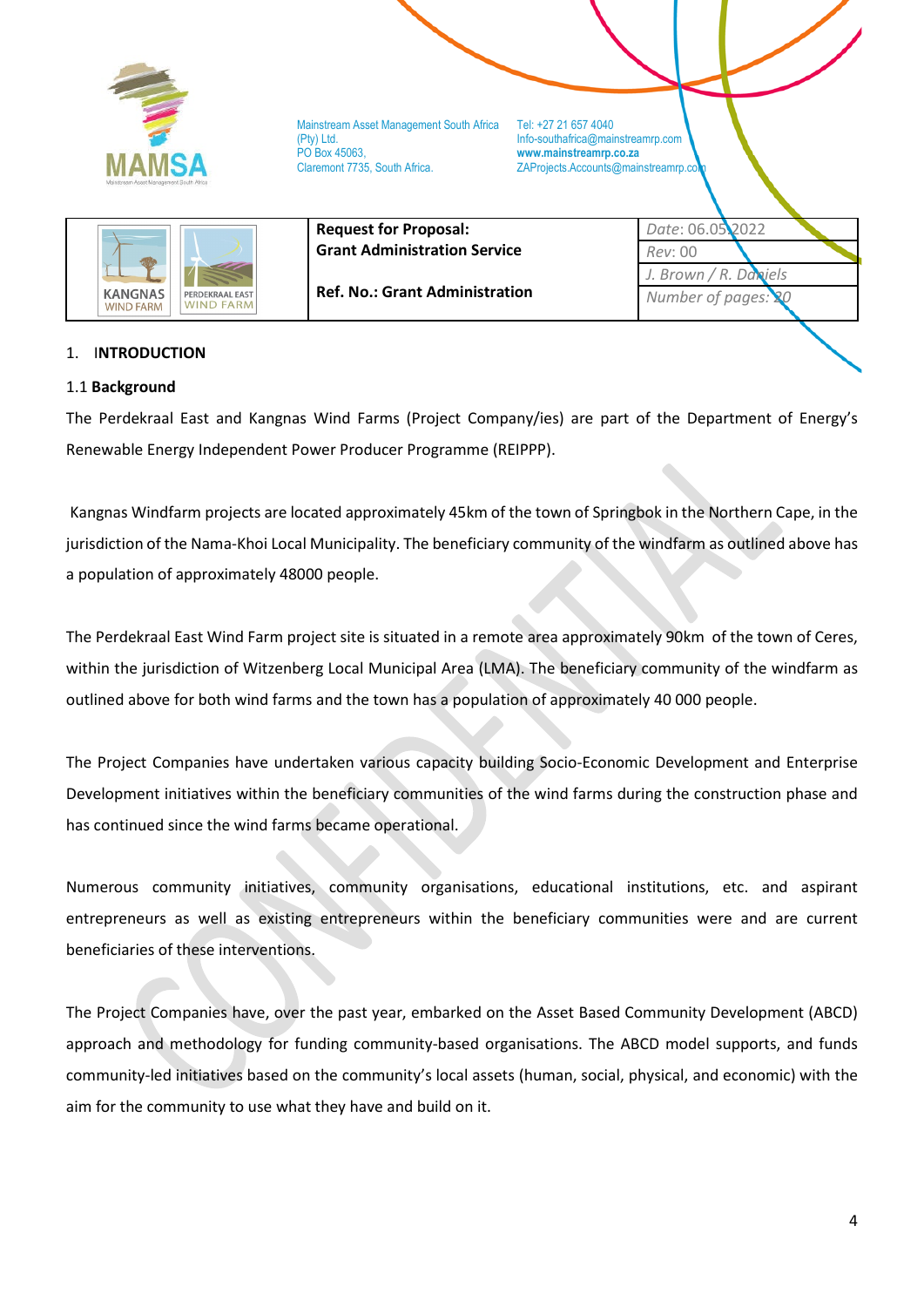

ZAProjects.Accounts@mainstreamrp.co

|                                                                     | <b>Request for Proposal:</b>          | Date: 06.05.2022         |  |
|---------------------------------------------------------------------|---------------------------------------|--------------------------|--|
|                                                                     | <b>Grant Administration Service</b>   | Rev: 00                  |  |
|                                                                     |                                       | J. Brown / $R$ . Daniels |  |
| KANGNAS<br>PERDEKRAAL EAST<br><b>WIND FARMI</b><br><b>WIND FARM</b> | <b>Ref. No.: Grant Administration</b> | Number of pages: 20      |  |

## **1.2 Purpose**

The Perdekraal East and Kangnas wind farms seek the services of a suitably experienced and qualified payment Service Provider to:

## <span id="page-4-0"></span>**2. DEFINITIONS**

- 2.1. Kangnas Wind Farm (RF) (Pty) Ltd and Perdekraal East Wind Farm (RF) (Pty) Ltd (Herein referred to as the "The Project Company" and/or "Employer")
- 2.2. Economic Development Manager (Refers to 'Economic Development Manager of the Project Company'')
- 2.3. Payment and Administration Service Provider (Herein referred to as the "Service Provider")
- 2.4. Project Officer (Refers to the Project Officer of the Project Company)

### <span id="page-4-1"></span>**3. SCOPE**

- 3.1. The duties and obligations of the Service Provider are broken down into four (4) stages as follows:
	- a) Pre-disbursement
	- b) Information management
	- c) Service Providers experienced in Asset Based Community Development (ABCD) are preferred.

### **3.2. Pre-disbursement**

- 3.2.1 The Service Provider shall:
	- a) Receive grantee application forms directly or from the Project Company for review and screening against set criteria.
	- b) Receipt of application form and their supporting documents
	- c) Conduct site visits to eligible Grantees with Project Company Project Officer or delegated staff
	- d) Ensure completeness, accuracy, and background due diligence of all information from applications prior to submission to the Service Provider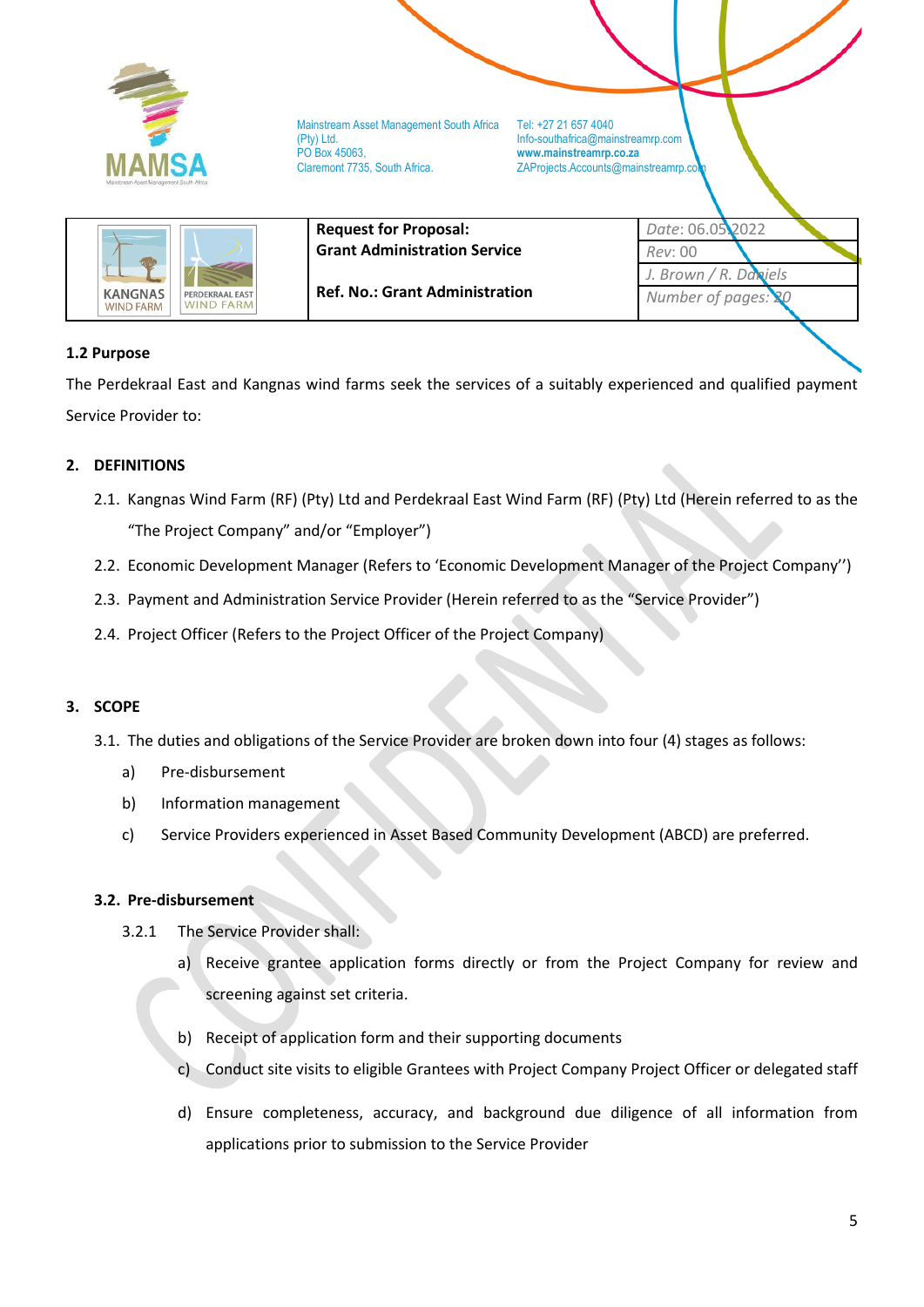

Mainstream Asset Management South Africa Tel: +27 21 657 4040<br>(Pty) Ltd. Info-southafrica@mail (Pty) Ltd. Info-southafrica@mainstreamrp.com PO Box 45063, **www.mainstreamrp.co.za**

ZAProjects.Accounts@mainstreamrp.co

|                                                                           | <b>Request for Proposal:</b><br><b>Grant Administration Service</b> | Date: 06.05.2022<br>Rev: 00                  |
|---------------------------------------------------------------------------|---------------------------------------------------------------------|----------------------------------------------|
| <b>KANGNAS</b><br>PERDEKRAAL EAST<br><b>WIND FARM</b><br><b>WIND FARM</b> | <b>Ref. No.: Grant Administration</b>                               | J. Brown / R. Daniels<br>Number of pages: 20 |

- e) Compile and submit a report on all applications received including but not limited to recommended financeable applications as well as reasons for rejections where applicable.
- f) Provide feedback to the respective applicant on the reasons for their application not being successful – and offering suggestions to make their applications fundable. Copy project officer in with information communicated to applicant.
- g) Provide recommendations to the project company on possible capacity building interventions required to ensure an increase in fundable projects into the future
- h) Indicate to the project company how the applicant is utilising the ABCD methodology

### **3.3. Information Management**

- 3.3.1. The Service Provider shall:
	- a) Develop and maintain:
		- I. A database of all applications received
		- II. An information management system that:
			- 1. Is electronic
			- 2. Enable prompt verification of beneficiaries and payment related matters,
			- 3. Is always accessible by the Project Company
	- b) Compile and submit a report on all applications received including but not limited to recommended financeable applications as well as reasons for rejections where applicable.

3.3.2. Upon award contract, the above-mentioned scope of work will be translated into an Agreement and shall form the basis of annual measurement. Failure to meet these KPI's may result in cancellation of the agreement.

### **3.4. Exclusions:**

- 3.4.1. The following activities shall be executed by the Project Company:
	- a) Advertising grant opportunities to local communities

c)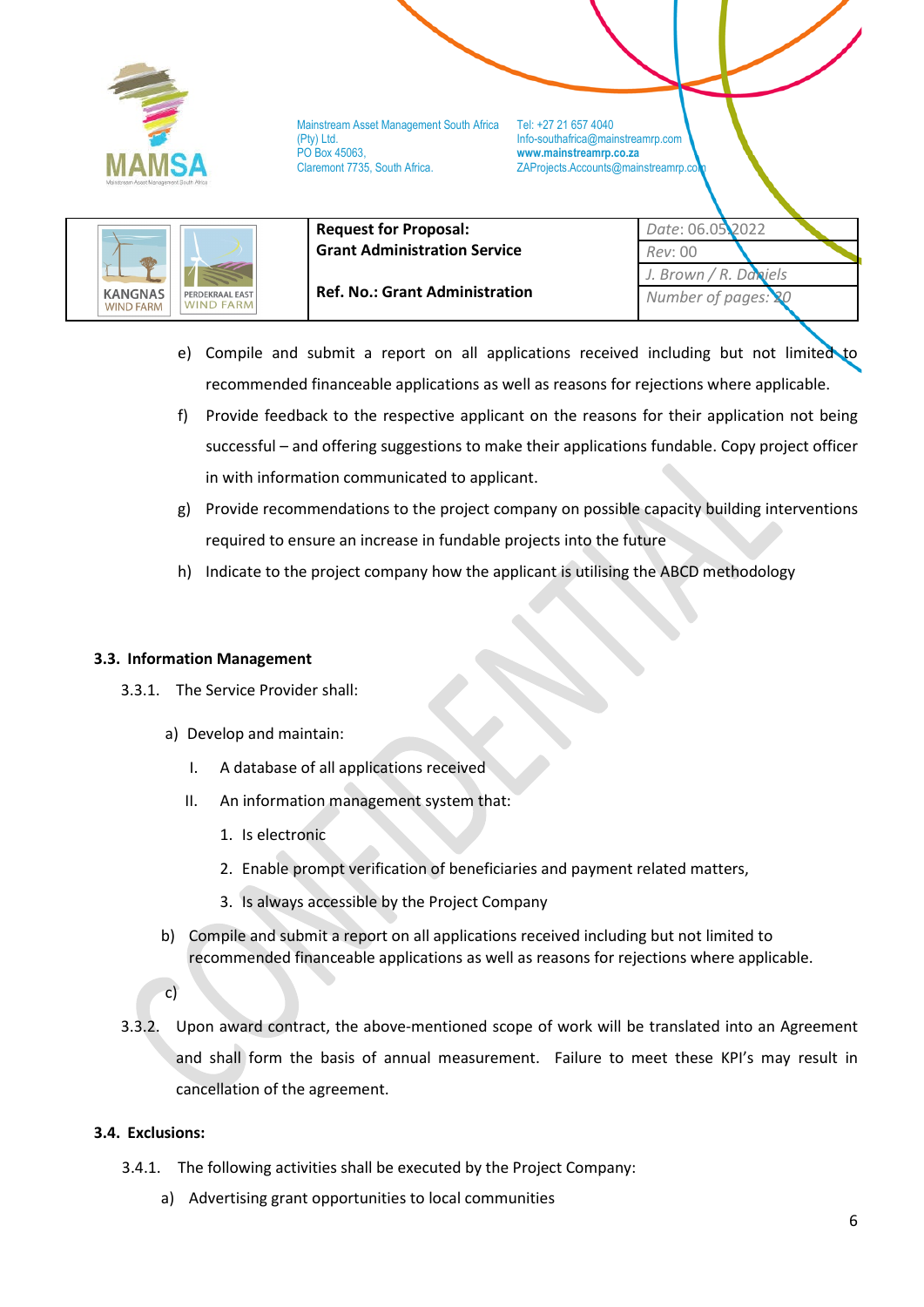

Mainstream Asset Management South Africa Tel: +27 21 657 4040<br>(Pty) Ltd. Info-southafrica@mail (Pty) Ltd. Info-southafrica@mainstreamrp.com PO Box 45063, **www.mainstreamrp.co.za**

ZAProjects.Accounts@mainstreamrp.co

*Date*: 06.05.2022

*J. Brown / R. Daniels Number of pages:* 

*Rev*: 00



**Request for Proposal: Grant Administration Service**

**Ref. No.: Grant Administration**

- b) Drafting of the Grant Agreement between the Grantee and Project Company
- c) Payment of funds to Grantees.
- d) Provision of the monitoring and evaluation
- 3.4.2. Anything else not mentioned in this clause, shall be for the Service Provider's account.

### **3.5. The Tenderer must submit a binding proposal (For each Project company), including the following:**

- 3.5.1. A detailed technical proposal detailing grant administration process, decision-making model utilised;.
- 3.5.2. Reporting Template
- 3.5.3. Detailed Risk Matrix outlining material risks foreseen as well as a mitigation proposal
- 3.5.4. Timeframes
- 3.5.5. A commercial proposal detailing cost implications, payment terms
- 3.5.6. A valid tax clearance certificate
- 3.5.7. A valid BBBEE certificate or sworn affidavit copy
- 3.5.8. Company registration documents
- 3.5.9. COIDA Letter of Good standing
- 3.5.10. A company profile that demonstrates the tenderer's existing infrastructure and ability to render this service
- 3.5.11. Three (3) traceable references to whom or where similar services were rendered
- 3.5.12. .
- 3.5.13. Detailed skills and capacity of the staff to be employed in the execution of the contract (outlining their skills sets/curricula vitae).
- 3.6. Additional notes
	- 3.6.1. The Project Company intends to enter into a three (3) year Agreement, which will be renewed on a year-to-year basis – subject to Service Provider's performance on Key Performance Areas and Indicators assessed over the year in question.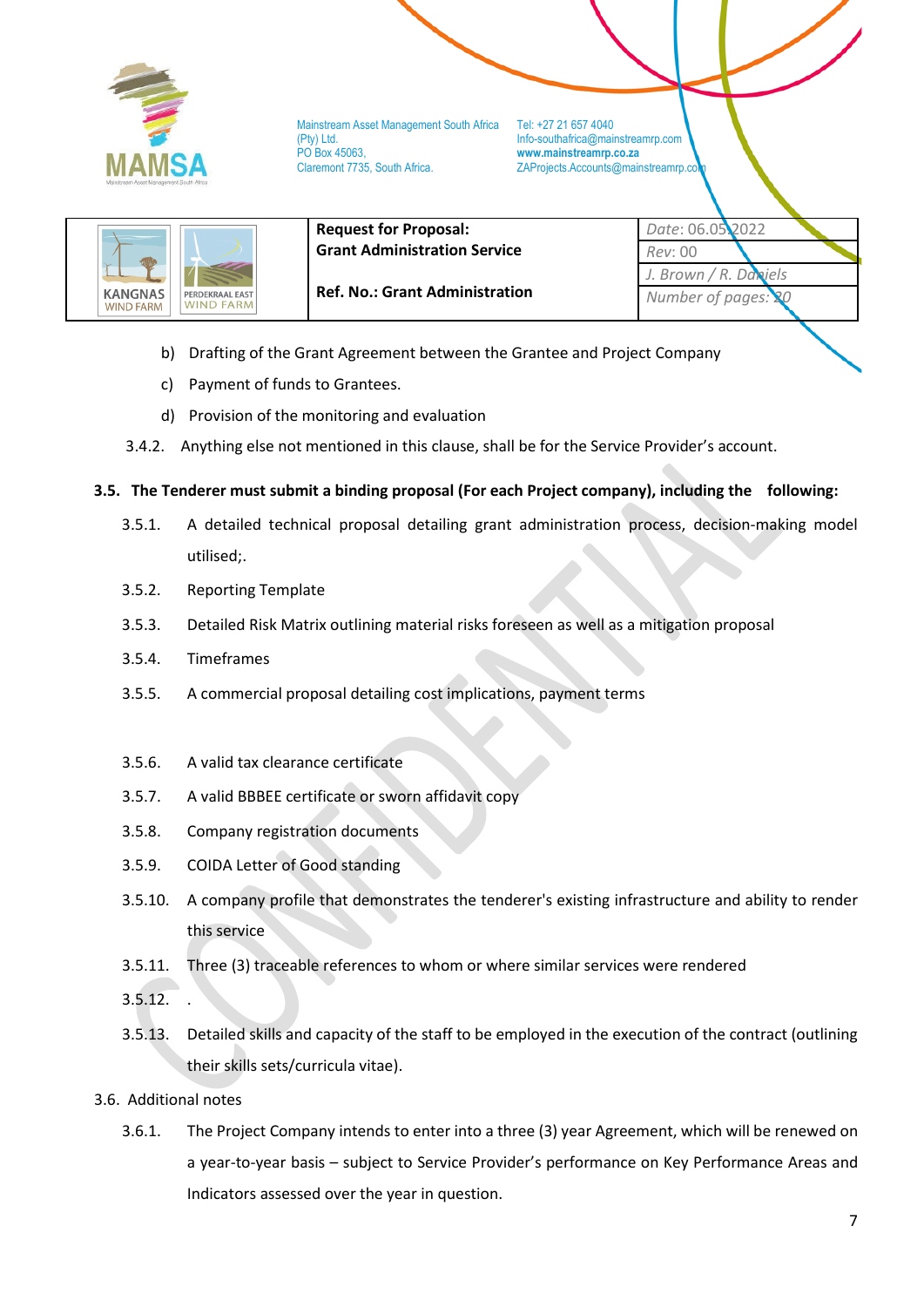

**Ref. No.: Grant Administration**

 $\overline{a}$ 

**KANGNAS**<br>WIND FARM

PERDEKRAAL EAST

3.6.2. The successful tenderer is expected to commence with execution of the Agreement immediately after award.

*Number of pages: 20*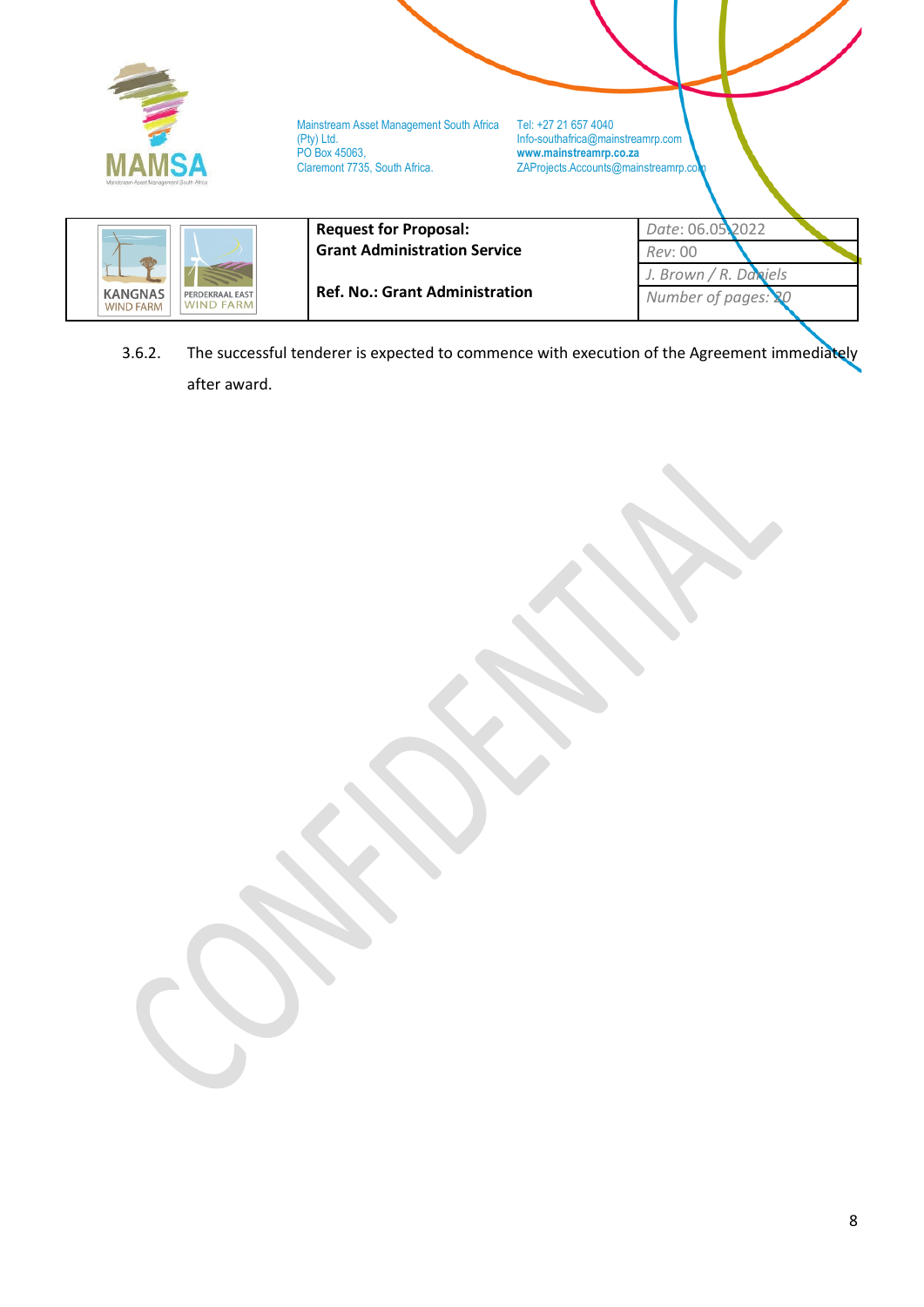

*Number of pages:* 

**Ref. No.: Grant Administration**

### <span id="page-8-0"></span>**4. CLOSING DATE**

**KANGNAS** 

**WIND FARM** 

PERDEKRAAL FAST

 $\overline{a}$ 

- 4.1. RFP closing date for submission is 18 May 2022, at 16h00.
- 4.2. All proposals must be submitted via email to Joshall Klasse specifically for Kangnas and to Shannon Lombaard for Perdekraal East at the following email addresses: [joshall.klasse@mainstreamrp.com](mailto:joshall.klasse@mainstreamrp.com) / shannon.lombaard@mainstreamrp.com

#### <span id="page-8-1"></span>**5. EMPOYERS REQUIREMENTS**

#### **5.1 General**

The Economic Development Manager shall be the Employer's Representative in relation to the Agreement with the appointed Service Provider. The Representative of the Employer shall be based at the Cape Town Office or in the local community and will travel to the Grantee communities on a regular basis. The Service Provider shall liaise directly with the Employer Representative in all matters regarding the Agreement and the execution thereof.

The Service Provider shall report as reasonably required from the Employer's Representative on all matters regarding the consultative process in the local communities in a timely manner on a month-to-month basis.

The Service Provider shall supply a monthly consolidated written report or as otherwise agreed to the Economic Development Manager on agreed key performance indicators, specific challenges, suggestions, improved methods and implementation programme, complaints and remedial action and all other matters connected with this agreement.

#### **5.2 Working Hours**

The Service Provider shall adhere to the industry Regulations as legislated in the Labour Relations Act of South Africa; appropriate staff shall be made available to ensure full time implementation of the Agreement.

The Service Provider shall at no time be allowed to Contract any personnel for periods longer than prescribed in the Labour Relation Act.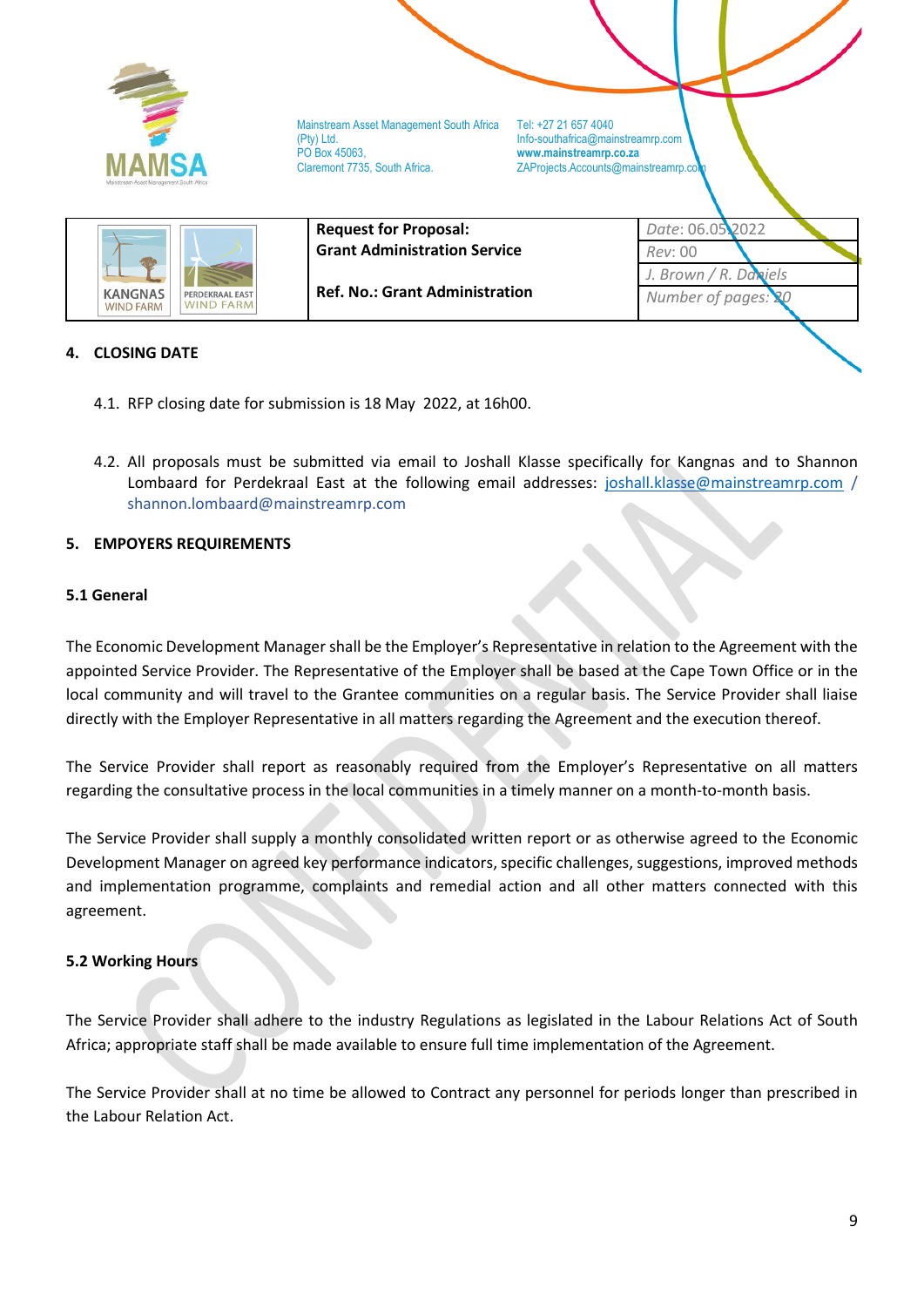

ZAProjects.Accounts@mainstreamrp.co



**Request for Proposal: Grant Administration Service**

**Ref. No.: Grant Administration**

*Date*: 06.05.2022 *Rev*: 00 *J. Brown / R. Daniels Number of pages: 20*

# <span id="page-9-0"></span>**6. STANDARD CONDITIONS OF TENDER**

## **6.1. General**

# **Actions**

- 6.1.1. The employer and each tenderer submitting a tender offer shall comply with these conditions of tender. In their dealings with each other, they shall discharge their duties and obligations as set out herein, timeously and with integrity, and behave equitably, honestly and transparently, comply with all legal obligations and not engage in anticompetitive practices.
- 6.1.2. The employer and the tenderer and all their agents and employees involved in the tender process shall avoid conflicts of interest and where a conflict of interest is perceived or known, declare any such conflict of interest, indicating the nature of such conflict.
- 6.1.3. Tenderers shall declare any potential conflict of interest in their tender submissions. Employees, agents and advisors of the employer shall declare any conflict of interest to whoever is responsible for overseeing the procurement process at the start of any deliberations relating to the procurement process or as soon as they become aware of such conflict and abstain from any decisions where such conflict exists or recuse themselves from the procurement process, as appropriate.
- 6.1.4. The tenderer shall not submit a tender without having a firm intention and the capacity to proceed with the contract.

### **Tender Documents**

6.1.5. The documents issued by the employer for the purpose of a tender offer are listed in the Tender Data.

### **Interpretation**

- 6.1.6. The tender data and additional requirements contained in the tender schedules that are included in the returnable documents are deemed to be part of these conditions of tender.
- 6.1.7. These conditions of tender, the tender data and tender schedules which are only required for tender evaluation purposes, shall not form part of any contract arising from the invitation to tender.
- 6.1.8. For the purposes of these conditions of tender, the following definitions apply: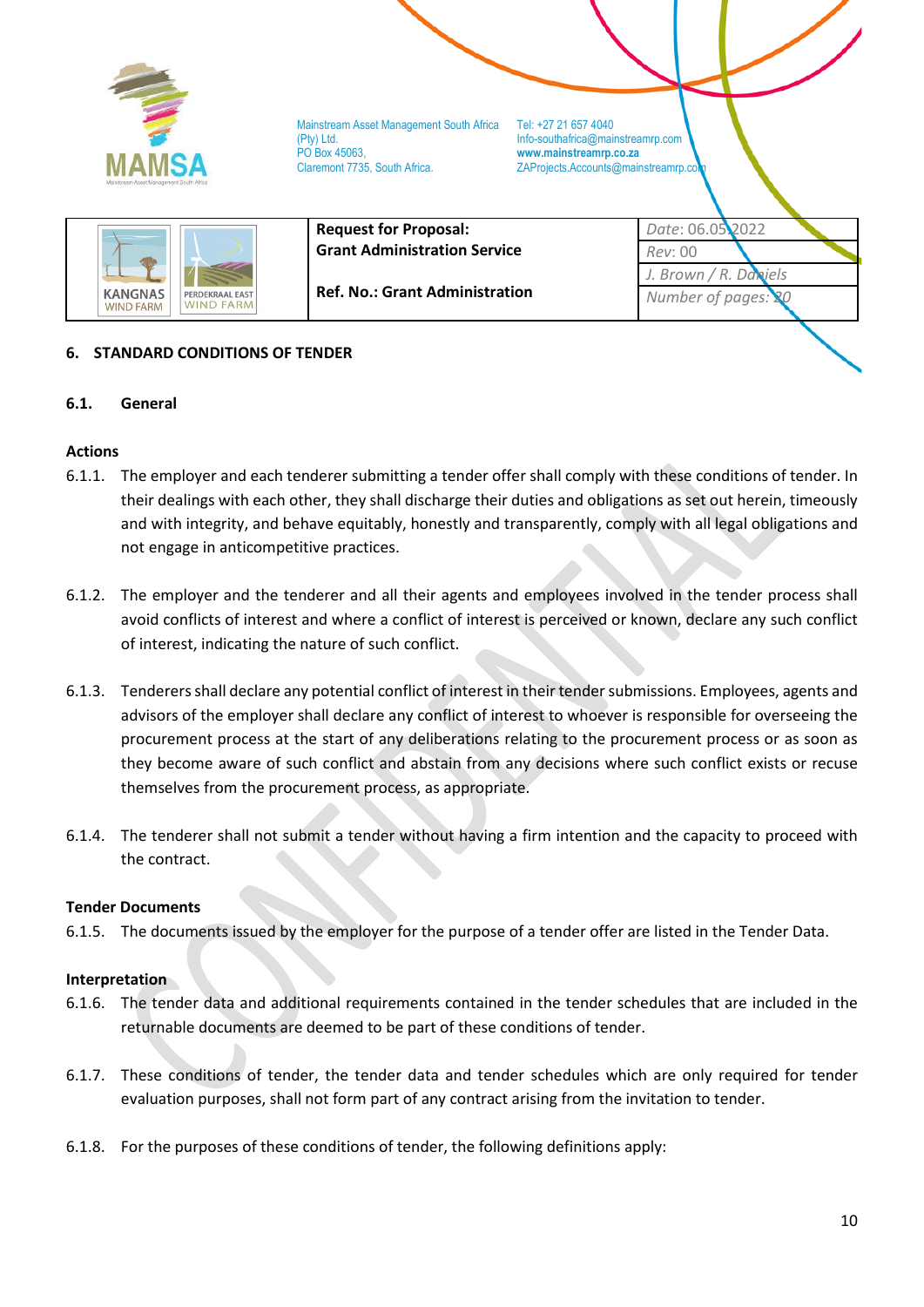

ZAProjects.Accounts@mainstreamrp.co

|                                                                           | <b>Request for Proposal:</b><br><b>Grant Administration Service</b> | Date: 06.05 <b>.</b> 2022<br>Rev: 00      |
|---------------------------------------------------------------------------|---------------------------------------------------------------------|-------------------------------------------|
| <b>KANGNAS</b><br>PERDEKRAAL EAST<br><b>WIND FARM</b><br><b>WIND FARM</b> | <b>Ref. No.: Grant Administration</b>                               | Brown / R. Daniels<br>Number of pages: 20 |

- 6.1.8.1. **conflict of interest** means any situation in which:
	- (a) someone in a position of trust has competing professional or personal interests which make it difficult to fulfil his or her duties impartially.
	- (b) an individual or organisation is able to exploit a professional or official capacity in some way for their personal or corporate benefit; or
	- (c) incompatibility or contradictory interests exist between an employee and the organisation which employs that employee.
- 6.1.8.2. **comparative offer** means the price after the factors of a non-firm price and all unconditional discounts it can be utilised to have been taken into consideration;
- 6.1.8.3. **corrupt practice** means the offering, giving, receiving or soliciting of anything of value to influence the action of the employer or his staff or agents in the tender process;
- 6.1.8.4. **fraudulent practice** means the misrepresentation of the facts in order to influence the tender process or the award of a contract arising from a tender offer to the detriment of the employer, including collusive practices intended to establish prices at artificial levels;
- 6.1.8.5. **organization** means a company, firm, enterprise, association or other legal entity, whether incorporated or not, or a public body;
- 6.1.8.6. **functionality** means the measurement according to the predetermined norms of a service or commodity designed to be practical and useful, working or operating, considering quality, reliability, viability and durability of a service and technical capacity and ability of a tenderer.

# **Communication and employer's agent**

6.1.9. Each communication between the employer and a tenderer shall be to or from the employer's agent only, and in a form that can be readily read, copied and recorded. Communications shall be in the English language*.*  The employer shall not take any responsibility for non-receipt of communications from or by a tenderer*.* The name and contact details of the employer's agent are stated in the invitation to tender letter.

## **Competitive negotiation procedure**

6.1.10. The Employer will follow a competitive negotiation procedure.

6.2. Tenderer's obligations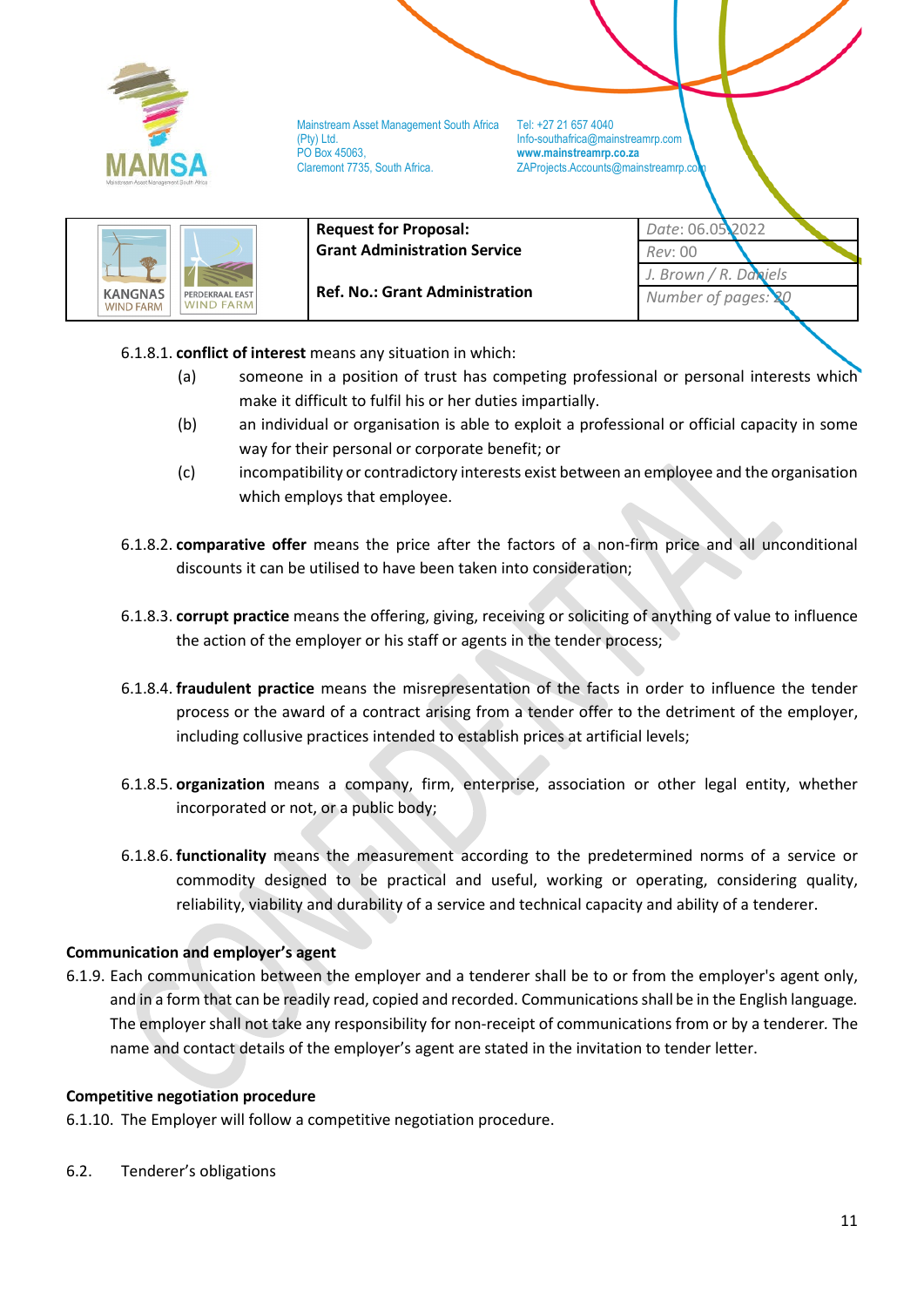

ZAProjects.Accounts@mainstreamrp.co

|                                      | <b>Request for Proposal:</b><br><b>Grant Administration Service</b> | Date: 06.05 <b>.</b> 2022<br>Rev: 00         |  |
|--------------------------------------|---------------------------------------------------------------------|----------------------------------------------|--|
| <b>KANGNAS</b><br>PERDEKRAAL EAST    | <b>Ref. No.: Grant Administration</b>                               | J. Brown / R. Daniels<br>Number of pages: 20 |  |
| <b>WIND FARM</b><br><b>WIND FARM</b> |                                                                     |                                              |  |

## **Eligibility**

- 6.2.1. Submit a tender offer only if the tenderer satisfies the criteria stated in the tender data and the tenderer, or any of his principals, is not under any restriction to do business with employer.
- 6.2.2. Notify the employer of any proposed material change in the capabilities or formation of the tendering entity (or both) or any other criteria which formed part of the qualifying requirements used by the employer as the basis in a prior process to invite the tenderer to submit a tender offer and obtain the employer's written approval to do so prior to the closing time for tenders.

### **Cost of tendering**

6.2.3. Accept that, unless otherwise stated in the tender data, the employer will not compensate the tenderer for any costs incurred in the preparation and submission of a tender offer, including the costs of any testing necessary to demonstrate that aspects of the offer comply with requirements.

#### **Check documents**

6.2.4. Check the tender documents on receipt for completeness and notify the employer of any discrepancy or omission.

### **Confidentiality and copyright of documents**

6.2.5. Treat as confidential all matters arising in connection with the tender. Use and copy the documents issued by the employer only for the purpose of preparing and submitting a tender offer in response to the invitation.

#### **Reference documents**

6.2.6. Obtain, as necessary for submitting a tender offer, copies of the latest versions of standards, specifications, conditions of contract and other publications, which are not attached but which are incorporated into the tender documents by reference.

#### **Acknowledge addenda**

6.2.7. Acknowledge receipt of addenda to the tender documents*,* which the employer may issue, and if necessary, apply for an extension to the closing time stated in the tender data, in order to take the addenda into account.

#### **Seek clarification**

6.2.8. Request clarification of the tender documents*,* if necessary, by notifying the employer at least three working days before the closing time stated in the tender data.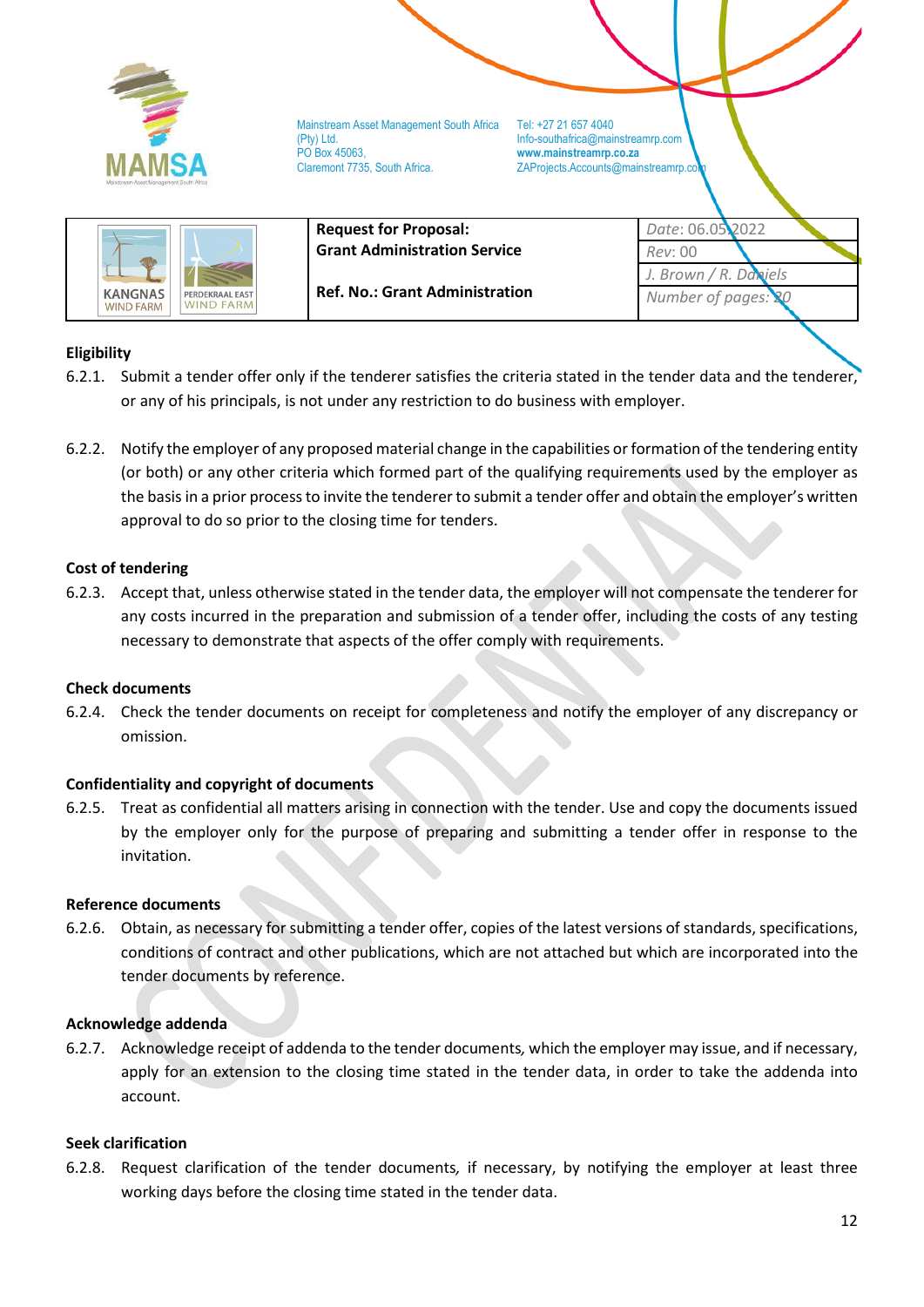

ZAProjects.Accounts@mainstreamrp.co

|                                                                                                                    | <b>Request for Proposal:</b>        | Date: 06.05.2022         |
|--------------------------------------------------------------------------------------------------------------------|-------------------------------------|--------------------------|
|                                                                                                                    | <b>Grant Administration Service</b> | Rev: 00                  |
| <b>Ref. No.: Grant Administration</b><br><b>KANGNAS</b><br>PERDEKRAAL EAST<br><b>WIND FARM</b><br><b>WIND FARM</b> |                                     | J. Brown / $R$ . Daniels |
|                                                                                                                    | Number of pages: 20                 |                          |

### **Insurance**

6.2.9. Be aware that the extent of insurance to be provided by the employer (if any) might not be for the full cover required in terms of the conditions of contract identified in the contract data. The tenderer is advised to seek qualified advice regarding insurance.

### **Pricing the tender offer**

- 6.2.10. Include in the rates, prices, and the tendered total of the prices (if any) all duties, taxes (except Value Added Tax (VAT), and other levies payable by the successful tenderer*,* such duties, taxes and levies being those applicable 14 days before the closing time stated in the tender data.
- 6.2.11. Show VAT payable by the employer separately as an addition to the tendered total of the prices.
- 6.2.12. Provide rates and prices that are fixed for the duration of the contract and not subject to adjustment*.*
- 6.2.13. State the rates and prices in Rand unless instructed otherwise in the tender data. The conditions of contract identified in the contract data may provide for part payment in other currencies.

#### **Alterations to documents**

6.2.14. Do not make any alterations or additions to the tender documents, except to comply with instructions issued by the employer, or necessary to correct errors made by the tenderer. All signatories to the tender offer shall initial all such alterations.

#### **Submitting a tender offer**

- 6.2.15. Submit one tender offer only, either as a single tendering entity or as a member in a joint venture to provide the whole of the works, services or supply identified in the contract data and described in the scope of works, unless stated otherwise in the tender data.
- 6.2.16. Return all returnable documents to the employer after completing them in their entirety, either electronically (if they were issued in electronic format).
- 6.2.17. Submit the parts of the tender offer communicated on paper as an original plus the number of copies stated in the tender data, with an English translation of any documentation in a language other than English, and the parts communicated electronically in the same format as they were issued by the employer.
- 6.2.18. Sign the original and all copies of the tender offer where required in terms of the tender data. The employer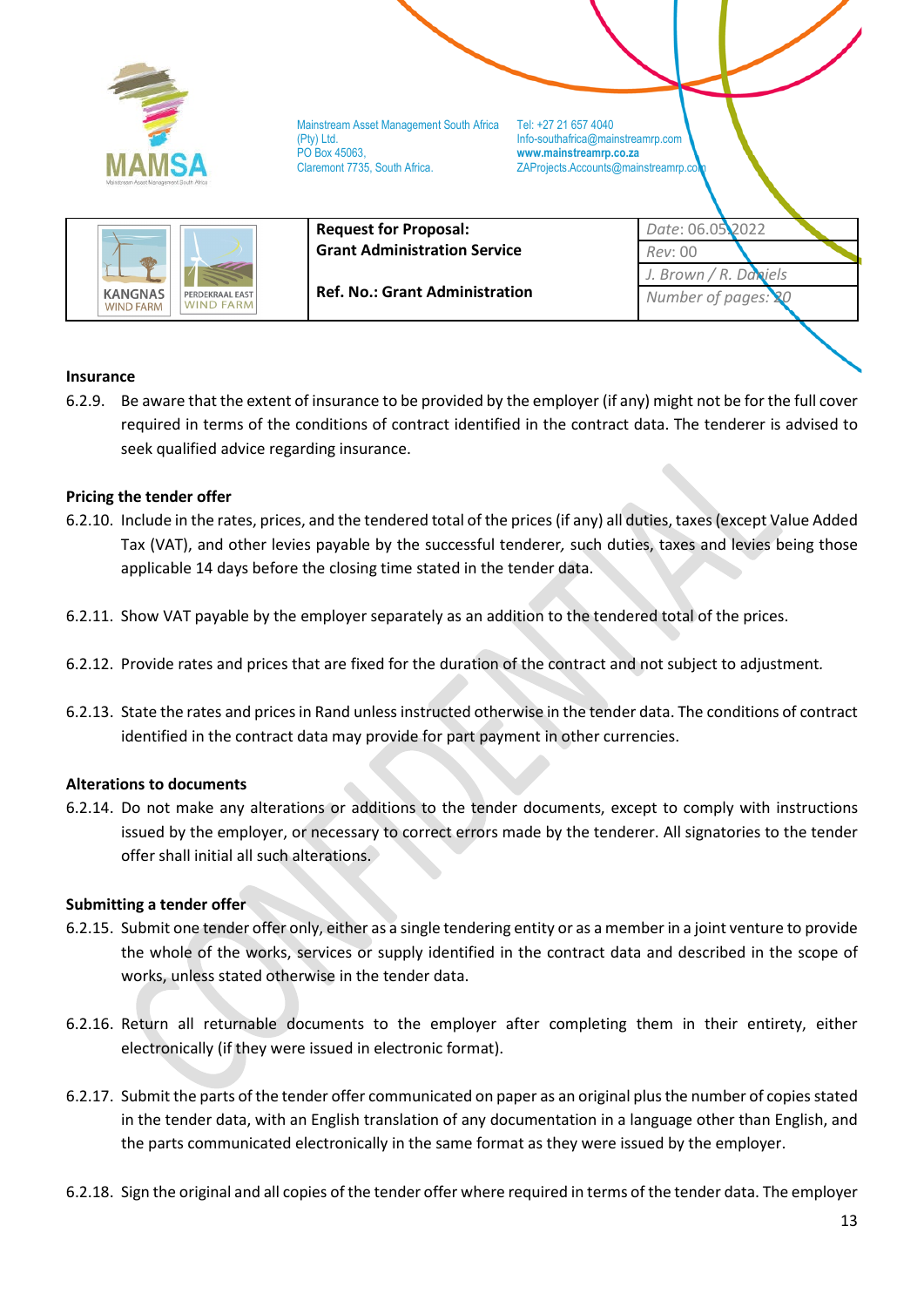

Mainstream Asset Management South Africa Tel: +27 21 657 4040 (Pty) Ltd. Info-southafrica@mainstreamrp.com PO Box 45063, **www.mainstreamrp.co.za**

ZAProjects.Accounts@mainstreamrp.co

|                                                                           | <b>Request for Proposal:</b>          | Date: 06.05.2022         |  |
|---------------------------------------------------------------------------|---------------------------------------|--------------------------|--|
|                                                                           | <b>Grant Administration Service</b>   | Rev: 00                  |  |
| <b>KANGNAS</b><br>PERDEKRAAL EAST<br><b>WIND FARM</b><br><b>WIND FARM</b> |                                       | J. Brown / $R$ . Daniels |  |
|                                                                           | <b>Ref. No.: Grant Administration</b> | Number of pages: 20      |  |

will hold all authorized signatories liable on behalf of the tenderer. Signatories for tenderers proposing to contract as joint ventures shall state which of the signatories is the lead partner whom the employer shall hold liable for the purpose of the tender offer.

## **Information and data to be completed in all respects**

6.2.19. Accept that tender offers, which do not provide all the data or information requested completely and, in the form, required, may be regarded by the employer as non-responsive.

### **Closing time**

- 6.2.20. Ensure that the employer receives the tender offer at the address specified in the tender data not later than the closing time stated in the tender data.
- 6.2.21. Accept that, if the employer extends the closing time stated in the tender data for any reason, the requirements of these conditions of tender apply equally to the extended deadline.

### **Tender offer validity**

- 6.2.22. Hold the tender offer(s) valid for acceptance by the employer at any time during the validity period stated in the tender data after the closing time stated in the tender data.
- 6.2.23. If requested by the employer, consider extending the validity period stated in the tender data for an agreed additional period with or without any conditions attached to such extension.
- 6.2.24. Accept that a tender submission that has been submitted to the employer may only be withdrawn or substituted by giving the employer's agent written notice before the closing time for tenders that a tender is to be withdrawn or substituted.

### **Clarification of tender offer after submission**

6.2.25. Provide clarification of a tender offer in response to a request to do so from the employer during the evaluation of tender offers. This may include providing a breakdown of rates or prices and correction of arithmetical errors by the adjustment of certain rates or item prices (or both).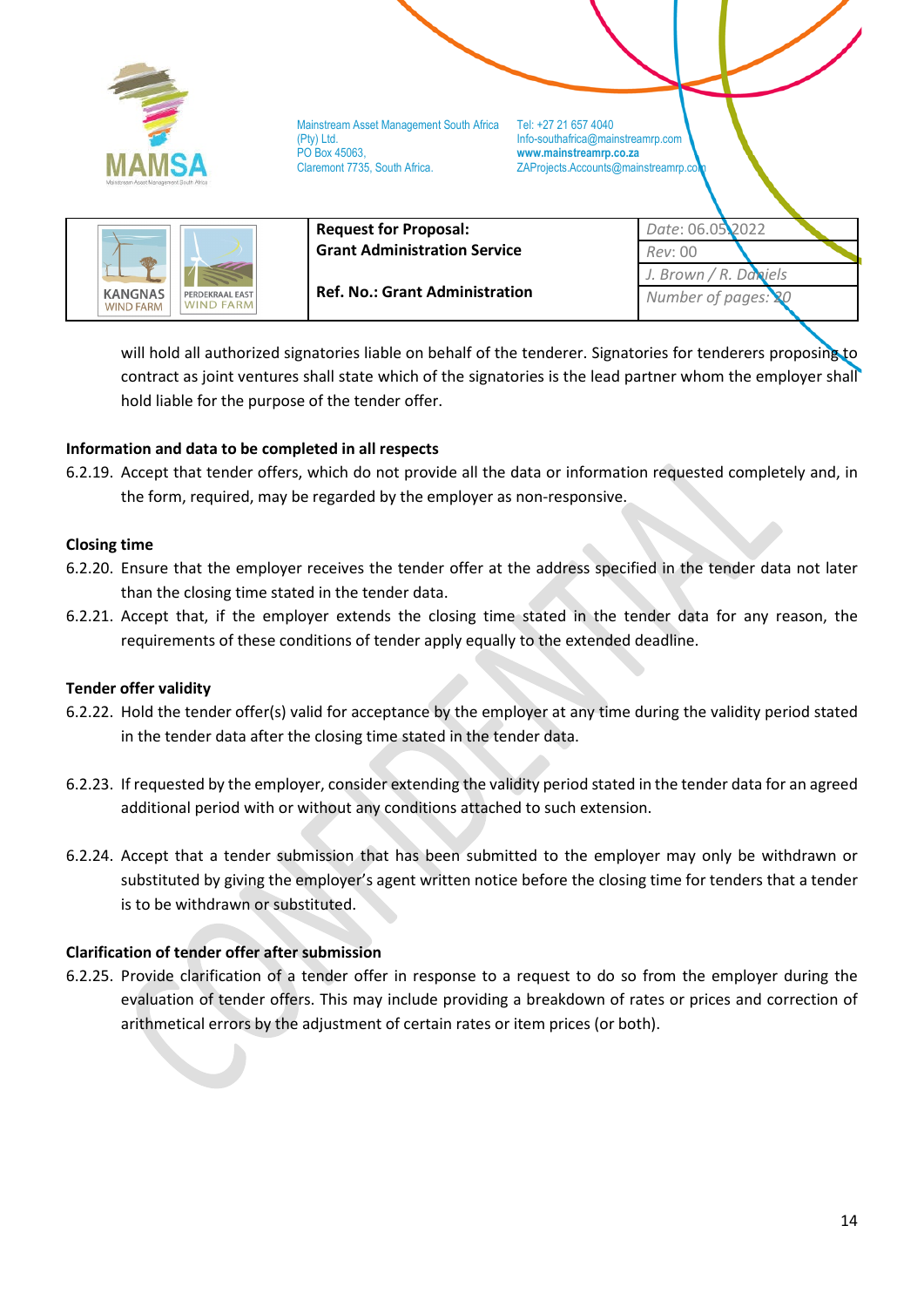

**Request for Proposal:** 

ZAProjects.Accounts@mainstreamrp.co

| <b>KANGNAS</b><br><b>WIND FARM</b> | PERDEKRAAL EAST<br><b>WIND FARM</b> |  |
|------------------------------------|-------------------------------------|--|
|------------------------------------|-------------------------------------|--|

**Grant Administration Service Ref. No.: Grant Administration**

*Rev*: 00 *J. Brown / R. Daniels* **Number of pages:** 

*Date*: 06.05.2022

# **Provide other material**

- 6.2.26. Provide, on request by the employer, any other material that has a bearing on the tender offer, the tenderer's commercial position (including notarized joint venture agreements), preferencing arrangements, or samples of materials, considered necessary by the employer for the purpose of a full and fair risk assessment.
- 6.2.27. Should the tenderer not provide the material, or a satisfactory reason as to why it cannot be provided, by the time for submission stated in the employer's request, the employer may regard the tender offer as nonresponsive.
- 6.2.28. Dispose of samples of materials provided for evaluation by the employer, where required.

## **Submit securities, bonds and policies**

6.2.29. If requested, submit for the employer's acceptance before formation of the contract, all securities, bonds, guarantees, policies and certificates of insurance required

### **Check final draft**

6.2.30. Check the final draft of the contract provided by the employer within the time available for the employer to issue the contract.

### **Certificates**

6.2.31. Include in the tender submission or provide the employer with any certificates as stated in the tender data.

### **6.3. The employer's undertakings**

### **Issue Addenda**

- 6.3.1. If necessary, issue addenda that may amend or amplify the tender documents to each tenderer during the period from the date that tender documents are available until three days before the tender closing time stated in the Tender Data. If, as a result a tenderer applies for an extension to the closing time stated in the Tender Data, the Employer may grant such extension and, shall then notify all tenderers who drew documents.
- 6.3.2. Not disclose to tenderers, or to any other person not officially concerned with such processes, information relating to the evaluation and comparison of tender offers, the final evaluation price and recommendations for the award of a contract, until after the award of the contract to the successful tenderer.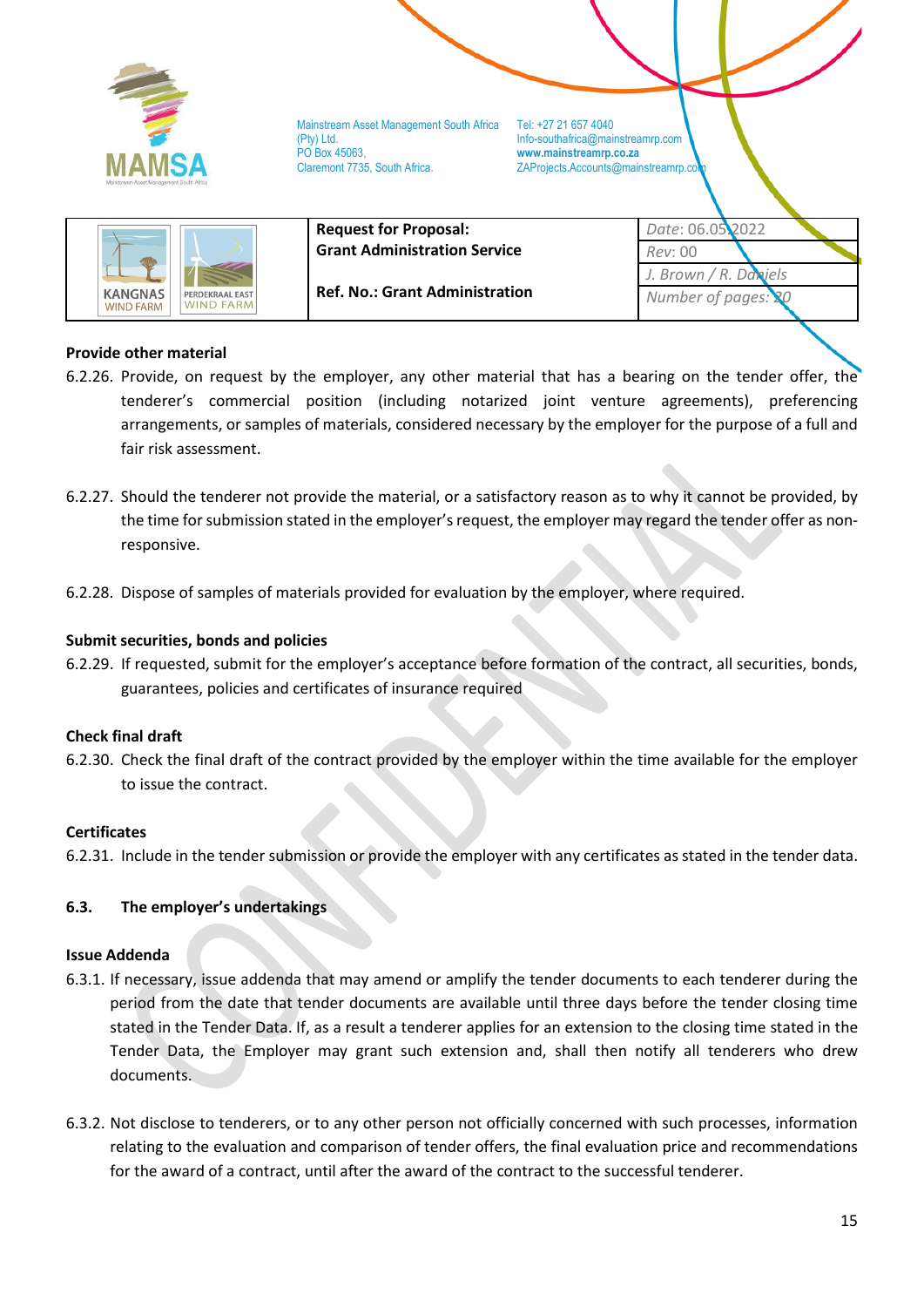

Mainstream Asset Management South Africa Tel: +27 21 657 4040 (Pty) Ltd. Info-southafrica@mainstreamrp.com PO Box 45063, **www.mainstreamrp.co.za**

ZAProjects.Accounts@mainstreamrp.co

|                                                                    | <b>Request for Proposal:</b>          | Date: 06.05.2022         |
|--------------------------------------------------------------------|---------------------------------------|--------------------------|
|                                                                    | <b>Grant Administration Service</b>   | Rev: 00                  |
|                                                                    |                                       | J. Brown / $R$ . Daniels |
| KANGNAS<br>PERDEKRAAL EAST<br><b>WIND FARM</b><br><b>WIND FARM</b> | <b>Ref. No.: Grant Administration</b> | Number of pages: 20      |

# **Grounds for rejection and disqualification**

6.3.3. Determine whether there has been any effort by a tenderer to influence the processing of tender offers and instantly disqualify a tenderer (and his tender offer) if it is established that he engaged in corrupt or fraudulent practices.

### **Test for responsiveness**

- 6.3.4. Determine, after opening and before detailed evaluation, whether each tender offer properly received:
	- 6.3.4.1. complies with the requirements of these Conditions of Tender,
	- 6.3.4.2. has been properly and fully completed and signed, and
	- 6.3.4.3. is responsive to the other requirements of the tender documents.
- 6.3.5. A responsive tender is one that conforms to all the terms, conditions, and specifications of the tender documents without material deviation or qualification. A material deviation or qualification is one which, in the Employer*'s* opinion, would:
	- 6.3.5.1. detrimentally affect the scope, quality, or performance of the works, services or supply identified in the Scope of Work*,*
	- 6.3.5.2. significantly change the Employer*'s* or the tenderer's risks and responsibilities under the contract, or
	- 6.3.5.3. affect the competitive position of other tenderers presenting responsive tenders, if it were to be rectified.
- 6.3.6. Reject a non-responsive tender offer, and not allow it to be subsequently made responsive by correction or withdrawal of the non-conforming deviation or reservation.

### **Arithmetical errors, omissions and discrepancies**

- 6.3.7. Check the highest ranked tender or tenderer with the highest number of tender evaluation points after the evaluation of tender offers for:
	- 6.3.7.1. the gross misplacement of the decimal point in any unit rate;
	- 6.3.7.2. omissions made in completing the pricing schedule or bills of quantities; or
	- 6.3.7.3. arithmetic errors in:
		- (a) line item totals resulting from the product of a unit rate and a quantity in bills of quantities or schedules of prices; or
		- (b) the summation of the prices.
- 6.3.8. The employer must correct the arithmetical errors in the following manner:
	- 6.3.8.1. Where there is a discrepancy between the amounts in words and amounts in figures, the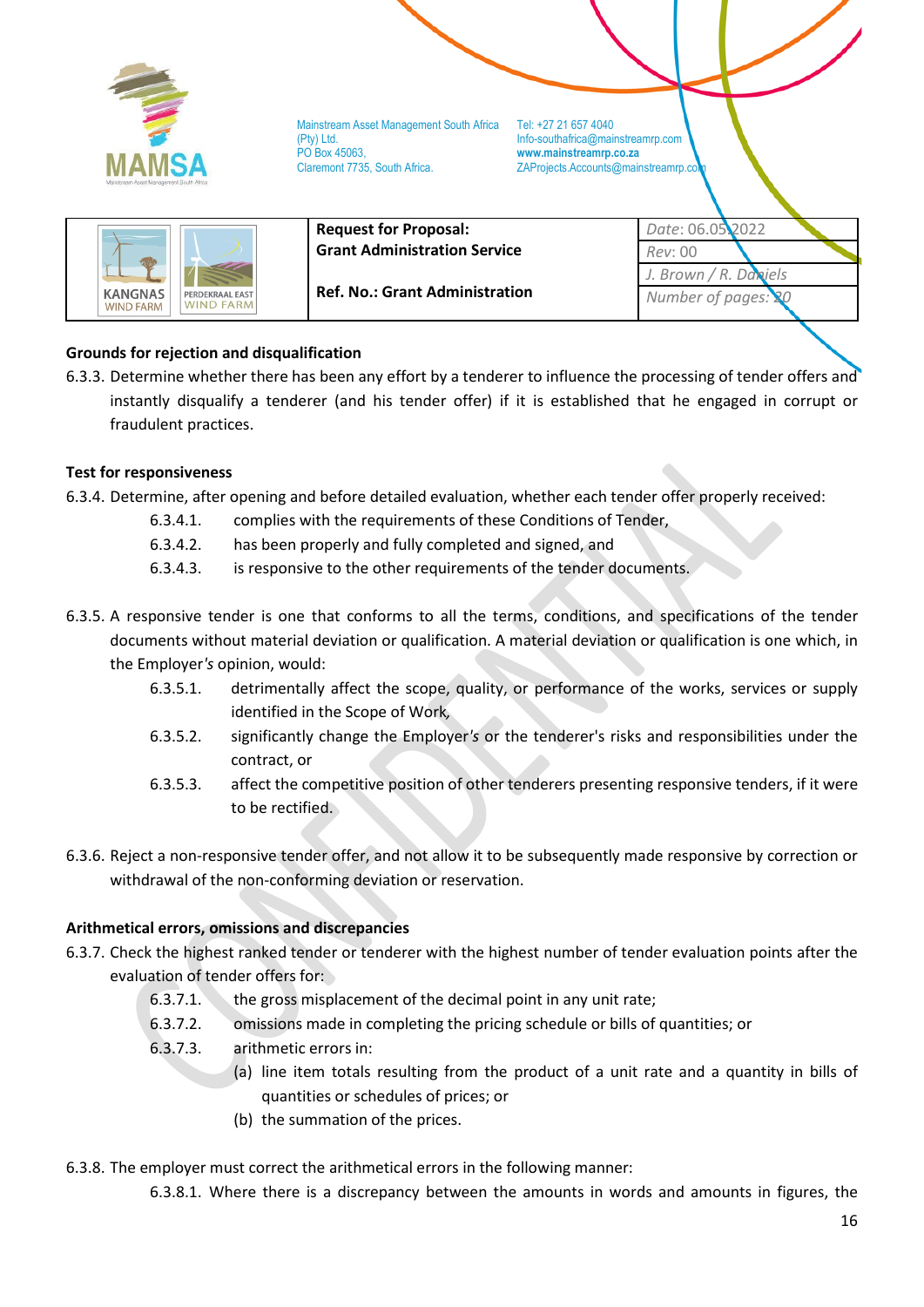

ZAProjects.Accounts@mainstreamrp.co



amount in words shall govern.

- 6.3.8.2. If bills of quantities or pricing schedules apply and there is an error in the line item total resulting from the product of the unit rate and the quantity, the line item total shall govern and the rate shall be corrected. Where there is an obviously gross misplacement of the decimal point in the unit rate, the line item total as quoted shall govern, and the unit rate shall be corrected.
- 6.3.8.3. Where there is an error in the total of the prices either as a result of other corrections required by this checking process or in the tenderer's addition of prices, the total of the prices shall govern and the tenderer will be asked to revise selected item prices (and their rates if bills of quantities apply) to achieve the tendered total of the prices.
- 6.3.9. Consider the rejection of a tender offer if the tenderer does not correct or accept the correction of the arithmetical error in the manner described above.

### **Insurance provided by the employer**

6.3.10. If requested by the proposed successful tenderer, submit for the tenderer*'s* information the policies and / or certificates of insurance which the conditions of contract identified in the contract data, require the employer to provide.

### **Acceptance of tender offer**

- 6.3.11. Accept the tender offer, if in the opinion of the employer, it does not present any risk and only if the tenderer:
	- 6.3.11.1. is not under restrictions, or has principals who are under restrictions, preventing participating in the employer's procurement,
	- 6.3.11.2. can, as necessary and in relation to the proposed contract, demonstrate that he or she possesses the professional and technical qualifications, professional and technical competence, financial resources, equipment and other physical facilities, managerial capability, reliability, experience and reputation, expertise and the personnel, to perform the contract,
	- 6.3.11.3. has the legal capacity to enter into a contract,
	- 6.3.11.4. is not insolvent, in receivership, under Business Rescue as provided for in chapter 6 of the Companies Act, 2008, bankrupt or being wound up, has his affairs administered by a court or a judicial officer, has suspended his business activities, or is subject to legal proceedings in respect of any of the foregoing,
	- 6.3.11.5. complies with the legal requirements, if any, stated in the tender data, and
	- 6.3.11.6. is able, in the opinion of the employer, to perform the contract free of conflicts of interest.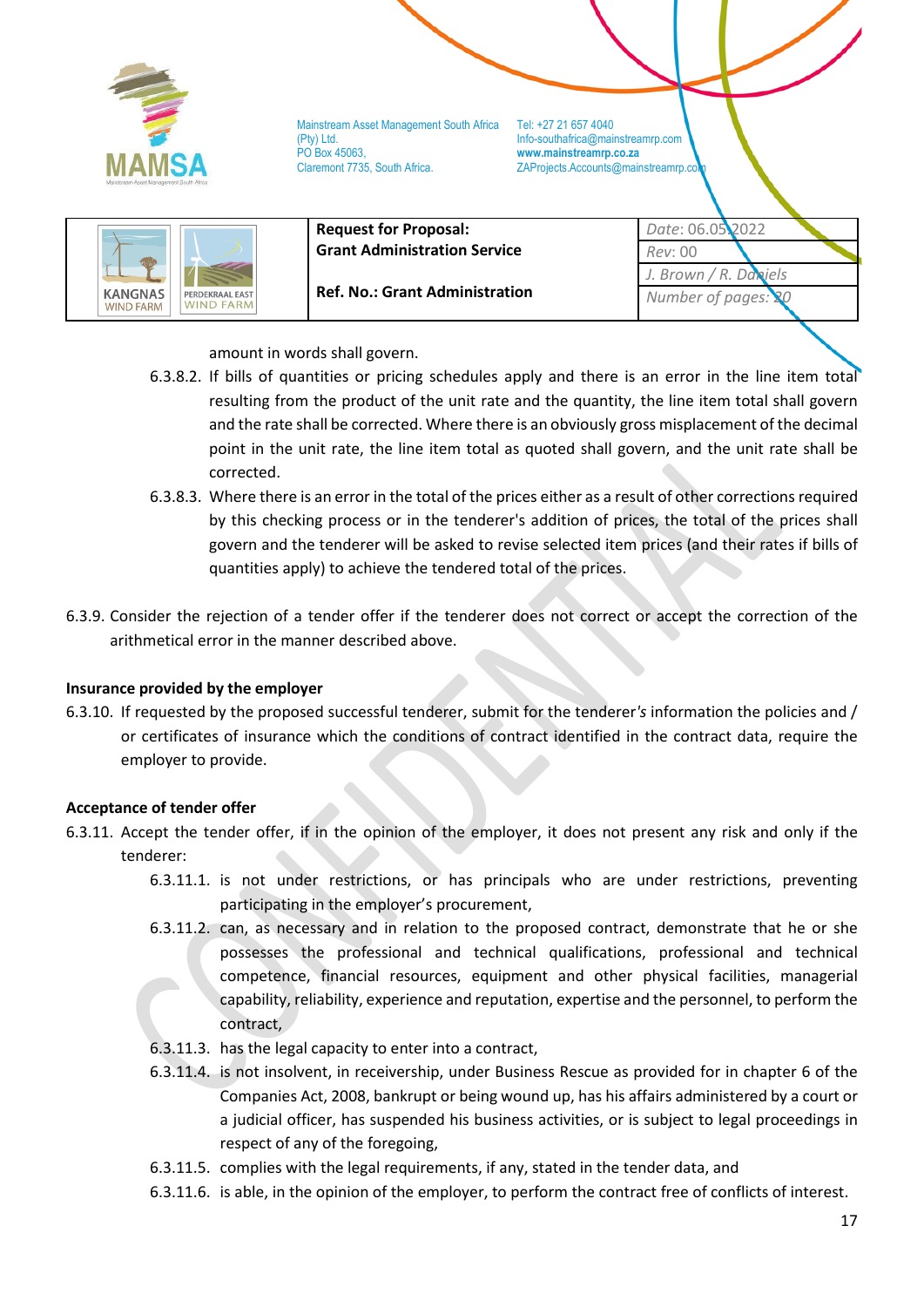

ZAProjects.Accounts@mainstreamrp.co



**Ref. No.: Grant Administration**

*Date*: 06.05.2022 *Rev*: 00 *J. Brown / R. Daniels Number of pages:* 

# **Prepare contract documents**

- 6.3.12. If necessary, revise documents that shall form part of the contract and that were issued by the employer as part of the tender documents to take account of:
	- 6.3.12.1. addenda issued during the tender period,
	- 6.3.12.2. inclusion of some of the returnable documents, and
	- 6.3.12.3. other revisions agreed between the employer and the successful tenderer.

### **Complete adjudicator's contract**

6.3.13. Unless alternative arrangements have been agreed or otherwise provided for in the contract, arrange for both parties to complete formalities for appointing the selected adjudicator at the same time as the main contract is signed.

### **Notice to unsuccessful tenderers**

- 6.3.14. Notify the successful tenderer of the employer's acceptance of his tender offer by completing and returning one copy of the form of offer and acceptance before the expiry of the validity period stated in the tender data or agreed additional period.
- 6.3.15. After the successful tenderer has been notified of the employer's acceptance of the tender, notify other tenderers that their tender offers have not been accepted.

### **Provide copies of the contracts**

6.3.16. Provide to the successful tenderer the number of copies stated in the signed copy of the contract as soon as possible after completion and signing of the form of offer and acceptance.

### **Provide written reasons for actions taken**

6.3.17. Provide upon request written reasons to tenderers for any action that is taken in applying these conditions of tender, but withhold information which is not in the public interest to be divulged, which is considered to prejudice the legitimate commercial interests of tenderers or might prejudice fair competition between tenderers.